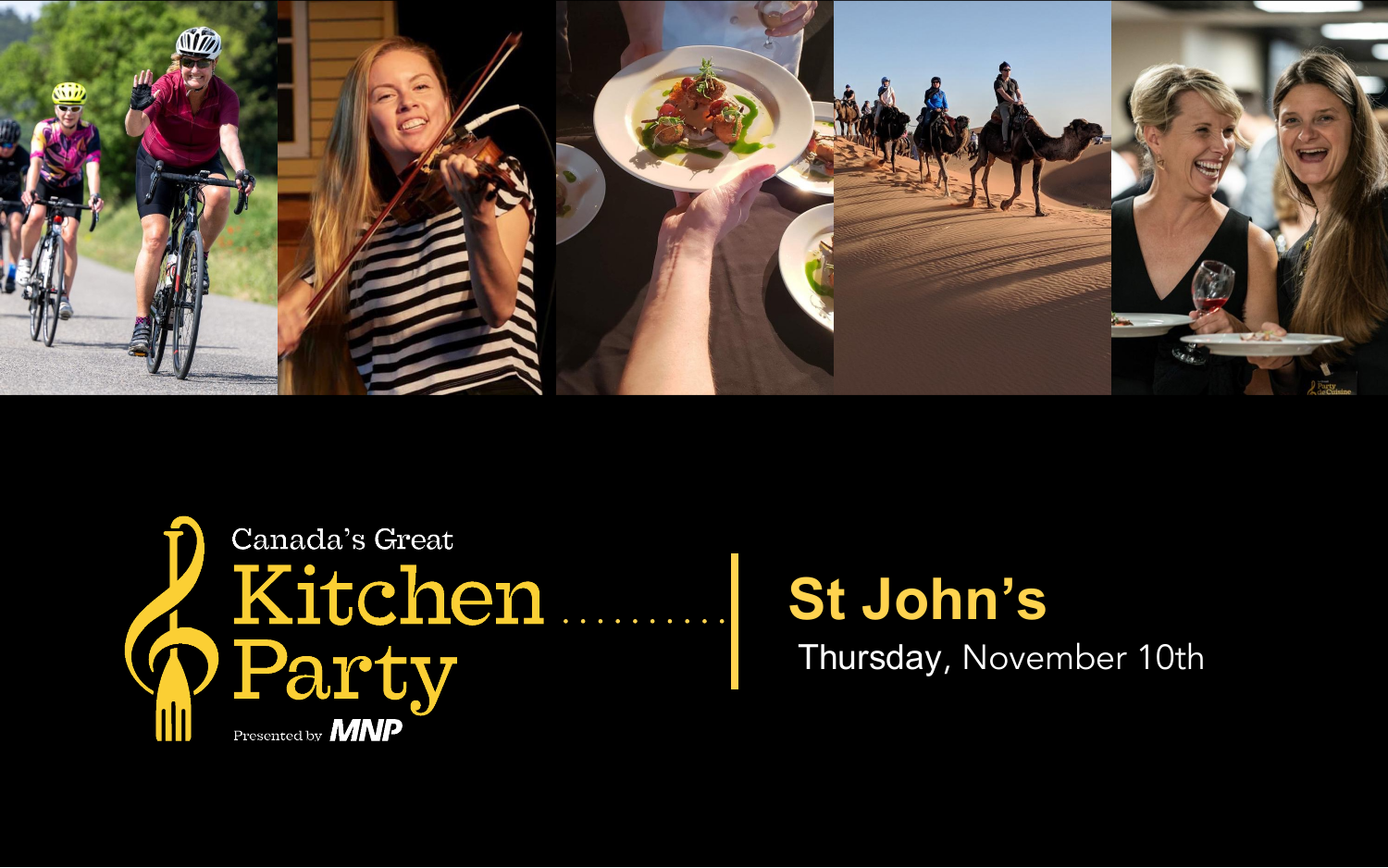

### **CORPORATE TABLE | \$3,950**

- ten tickets to the culinary competition of the year. Access to chefs' stations to taste their competition dishes in a stand-up KP format
- enjoy premium Canadian beverages paired with each chef's dishes along with exclusively Canadian featured cocktails and beers.
- one table for ten for the seated Celebration including dessert, a concert featuring some of Canada's finest talent, an exclusive live auction featuring KP's legendary trips and the culinary awards!

## **VIP TABLE | \$5,500**

- exclusive access to the memorable VIP reception featuring spectacular hors d'oeuvres prepared by the 2019 culinary winner.
- access to "Canada's Elite Reds" area featuring Canada's very best Pinot Noir, Cabernet Franc, Bordeaux blends and Syrah chosen by David Lawrason, judge of the National Wine Awards of Canada.
- join the exclusive *Athlete's Red Carpet* including meet and greet with photo ops!
- ten VIP 30-minute early access tickets to the culinary competition of the year. Skip the lines to access to the competing chefs' stations to taste their dishes in a stand-up KP format
- enjoy premium Canadian beverages paired with each chef's dishes along with exclusively Canadian featured cocktails and beers.
- one well-placed table for ten for the seated Celebration including dessert, a concert featuring some of Canada's finest talent, and an exclusive live auction featuring KPs legendary trips and the culinary podium presentation!

*\*If the event is unable to proceed because of Covid, we will offer full refunds*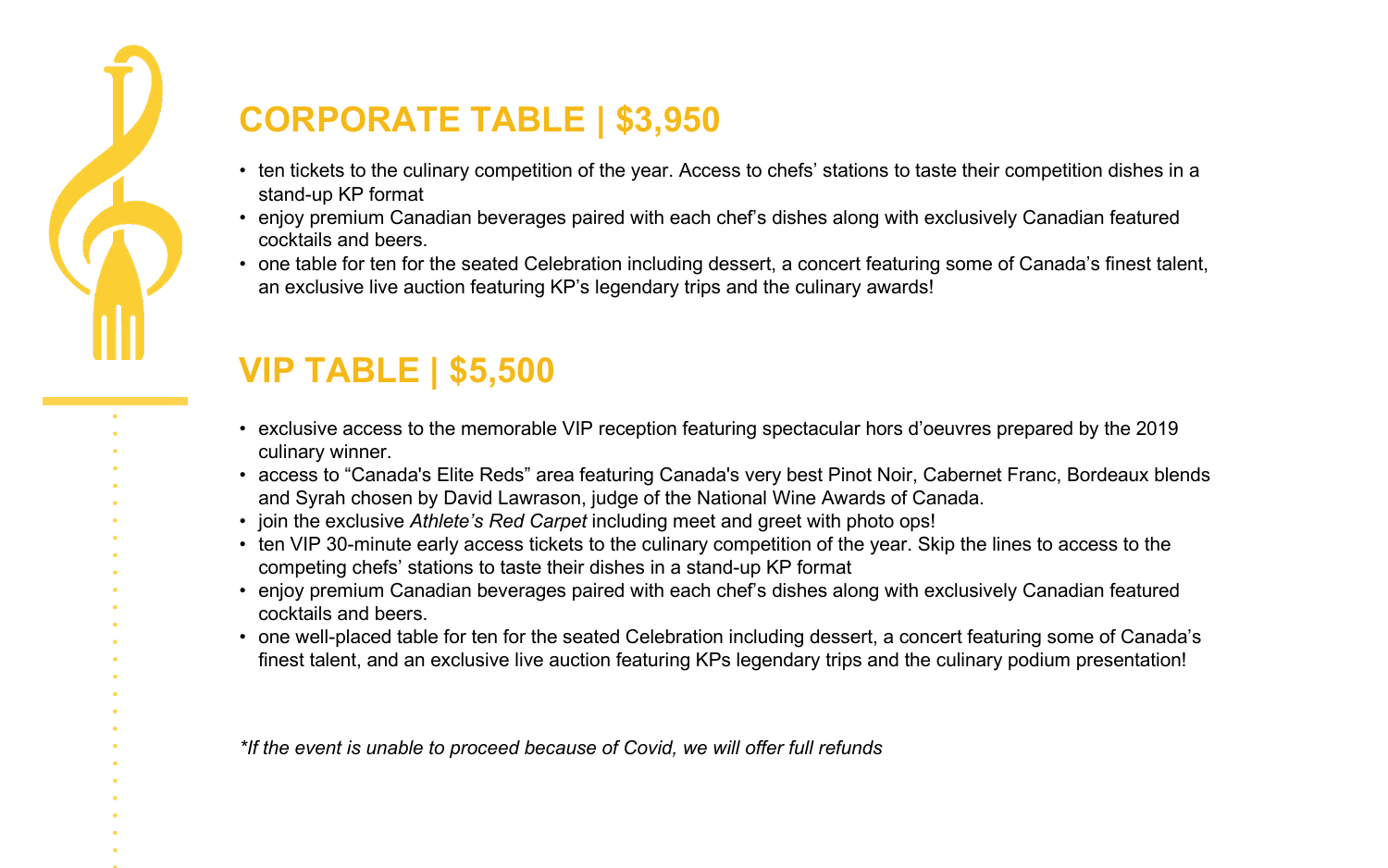

# **IMPACT | \$10,000 (two options)**

#### **Option 1: VIP IMPACT**

Receive a **\$4,500 tax receipt** for a donation to your choice of one of the KP charitable beneficiaries AND receive the following benefits:

#### **Marketing Benefits:**

- Company or foundation name on our website
- Company or foundation name on event signage
- Lanyards with company or foundation name for your esteemed guests
- Lanyards with company or foundation name for your esteemed guests<br>• Company or foundation recognized as VIP Impact Partner on the Thank You insert

#### **Hospitality Benefits:**

- nosрпанту венентs.<br>∙ exclusive access to the memorable VIP reception featuring spectacular hors d'oeuvres prepared by the 2019 culinary winner
- Sport: Athlete Meet and Greet access to *"Canada's Elite Reds"* area featuring Canada's very best Pinot Noir, Cabernet Franc, Bordeaux blends and Syrah chosen by David Lawrason, judge of the National Wine Awards of Canada
- join the exclusive *Athlete's Red Carpet* including meet and greet with photo ops!
- $\cdot$  ten VIP 30-minute early access tickets to St John's culinary competition of the year. Skip the lines to access the competing chefs' stations to taste their dishes in a stand-up KP format
- enjoy premium Canadian beverages paired with each chef's dishes along with exclusively Canadian featured<br>cocktails and beers cocktails and beers
- talent, an exclusive live auction featuring KP's legendary trips, and the culinary awards!<br> • one prime table for ten for the seated Celebration including dessert, a concert featuring some of Canada's finest

#### **Option 2: MAXIMUM IMPACT**

Media Receive a **\$10,000 tax receipt** for a donation to your choice of one of the KP charitable beneficiaries AND the following recognition:

- Company or foundation name on our website
- Company or foundation recognized as VIP Impact Partner on the *Thank You* insert

*\*If the event is unable to proceed because of Covid, we will offer full refunds*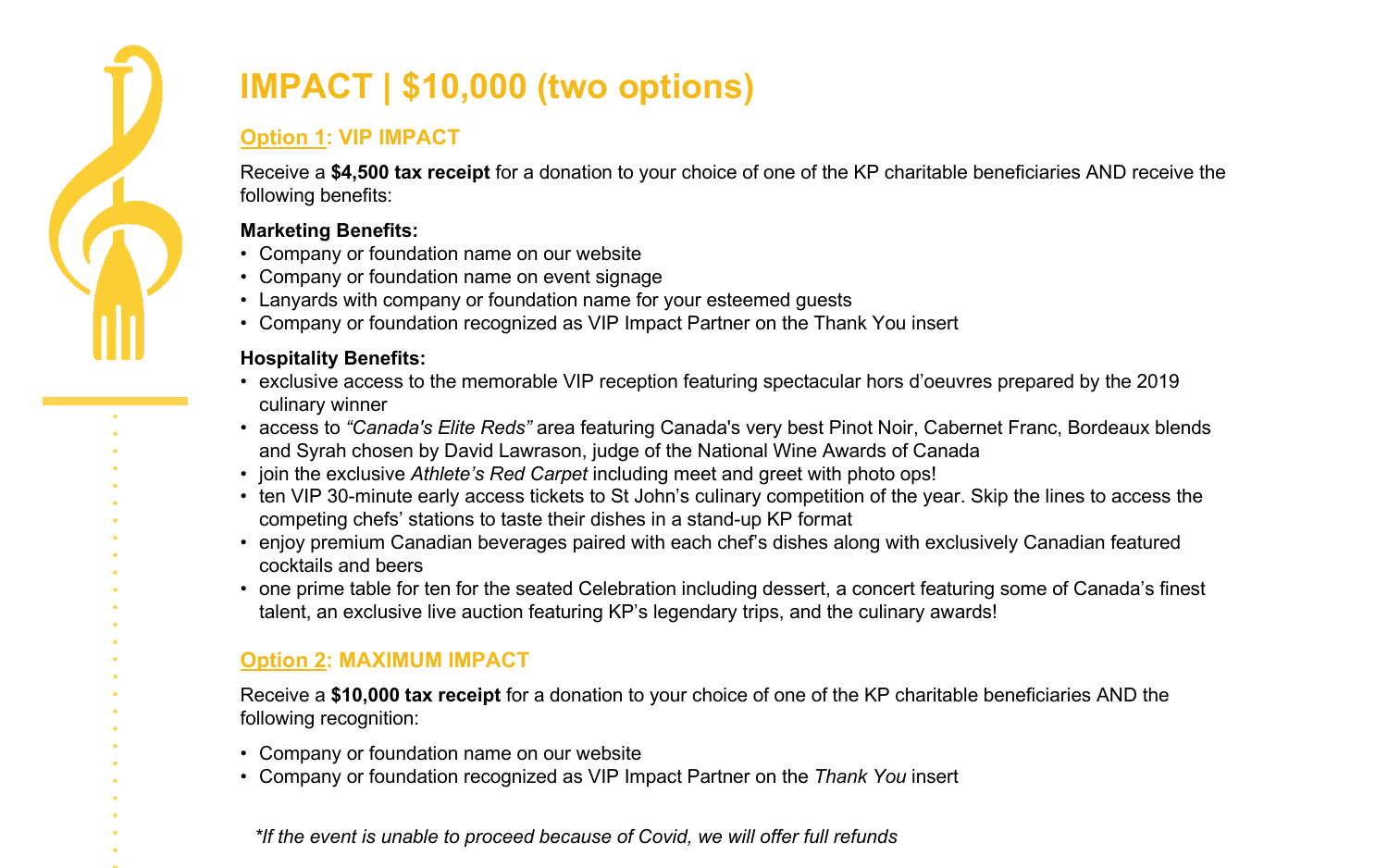

## **PLATINUM | \$20,000**

#### **Marketing Benefits:**

- recognition as the featured partner of one of the following four assets. Your company name and logo will be associated with the asset through logo recognition on the screens, on event signage and through verbal mention by the emcee from the podium:
	- ⇢ **People's Choice** brought to you by …
	- ⇢ **Athlete showcase** brought to you by …
	- ⇢ **Memorable Moments** brought to you by …
	- ⇢ **Big Draw** brought to you by …
- premiere placement of company logo in three colour ads in the Globe and Mail prior to the event and post-event
- prominent recognition and logo placement on both city and sponsor page with a direct link to your company's website
- company logo on key event signage
- lanyards with your company logo for your esteemed guests
- Ianyards with your company logo tor your esteemed guests<br>• logo and recognition as Platinum Partner in your city's program book Thank You insert
- full page ad designed by you in the auction booklet found on all tables at the event
- verbal acknowledgement of appreciation from the podium

#### **Hospitality Benefits:**

- exclusive access to the memorable VIP reception featuring spectacular hors d'oeuvres prepared by the 2019 culinary winner<br>∙ exclusive access to the memorable VIP reception featuring spectacular hors d'oeuvres prepared
- access to "Canada's Elite Reds" area featuring Canada's very best Pinot Noir, Cabernet Franc, Bordeaux blends and Syrah chosen by David Lawrason, judge of the National Wine Awards of Canada
- chosen by David Lawrason, judge of the National Wine Awards of Canada<br>• join the exclusive *Athlete's Red Carpet* including meet and greet with photo ops!
- chefs' stations to taste their competition dishes in a stand-up KP format<br>cripy promium Conodian bourgese poined with each chafe dishes alone • twenty VIP 30-minute early access tickets to St. John's culinary competition of the year. Skip the lines to access to all competing
- enjoy premium Canadian beverages paired with each chef's dishes along with exclusively Canadian featured cocktails and beers.
- two "best positioned" tables for ten for the seated Celebration including dessert, a concert featuring some of Canada's finest talent, an exclusive live auction featuring KP's legendary trips and the culinary awards!!
- featured athlete seated at each of your tables

*\*If the event is unable to proceed because of Covid, we will offer full refunds*